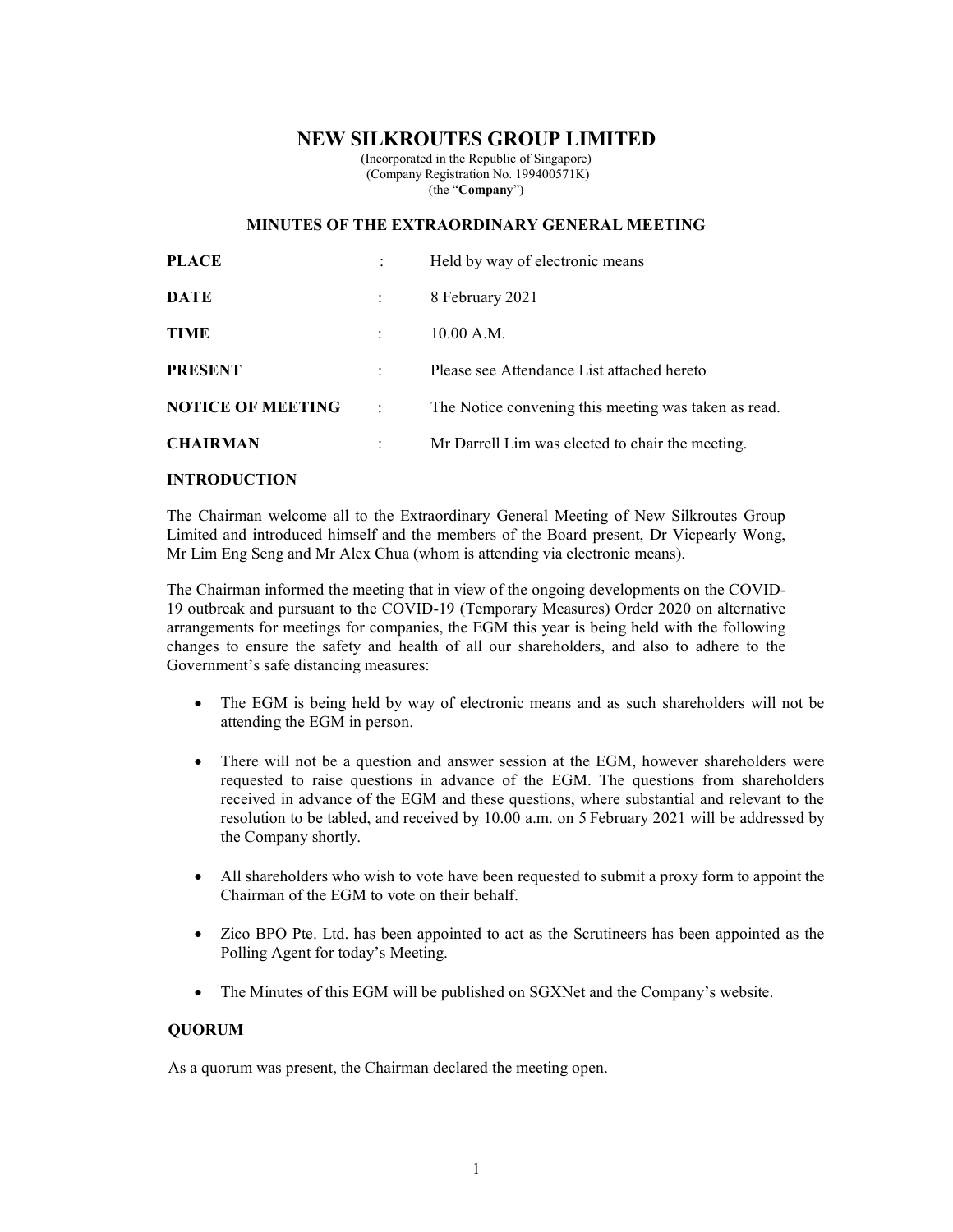The Chairman informed the meeting that the Notice convening the Meeting, having been in the hands of shareholders for the statutory period, the Chairman proposed with their permission, to take it as read.

In accordance with the Listing Rules, voting by poll at EGMs is mandatory for listed companies, therefore, the Resolution to be tabled at this Meeting will be voted on by way of a poll.

All shareholders who wish to vote have been requested to submit a proxy form to appoint himself, the Chairman of the EGM, to vote on their behalf, and he shall vote according to the directions given on the proxy forms submitted by the shareholders not less than 48 hours the time of the EGM.

The proxies received have been checked and found to be in order.

#### ORDINARY RESOLUTIONS

## PROPOSED APPOINMENT OF NEW AUDITOR ("THE PROPOSED APPOINTMENT")

The sole Ordinary Resolution on the Agenda today is to seek shareholders' approval for the proposed appointment of Baker Tilly TFW LLP as the auditors of the Company, the details of which are set out in the circular and the notice of general meeting dated 22 January 2021.

One shareholder has queried on the cost savings and the reasons for the change in auditors. As stated in the circular, the proposed appointment of the new auditors would result in a reduction of approximately S\$120,000 for the financial year ending 30 June 2021.

The reasons for the change of auditors are set out in the circular, in particular paragraph 2.1.

The text of the resolution is set out under the heading "Ordinary Resolution: The proposed appointment of new auditors" in the Notice of EGM.

The results of the poll on the ordinary resolution put to vote at the EGM are set out as follows:

| <b>Resolution</b>                                                            | <b>Total</b>                                                                       | <b>FOR</b>          |                                                                                                      | <b>AGAINST</b>                |                                                                                                             |
|------------------------------------------------------------------------------|------------------------------------------------------------------------------------|---------------------|------------------------------------------------------------------------------------------------------|-------------------------------|-------------------------------------------------------------------------------------------------------------|
| <b>Number</b><br>and                                                         | of<br>number                                                                       |                     | As<br>$\mathbf a$                                                                                    |                               | As<br>$\mathbf{a}$                                                                                          |
| <b>Details</b>                                                               | shares<br>represented<br>by votes for<br>and against<br>the relevant<br>resolution | Number of<br>shares | percentage<br>оf<br>total<br>number of<br>for<br>votes<br>and against<br>the<br>resolution<br>$(\%)$ | <b>Number</b><br>оf<br>shares | percentage<br>of<br>total<br>number of<br>for<br>votes<br>and against<br>the<br>resolution<br>$\frac{6}{6}$ |
| Ordinary<br><b>Resolution 1</b><br>To approve the<br>proposed<br>appointment | 52,318,100                                                                         | 52,318,100          | 100.00                                                                                               | $\theta$                      | 0.00                                                                                                        |